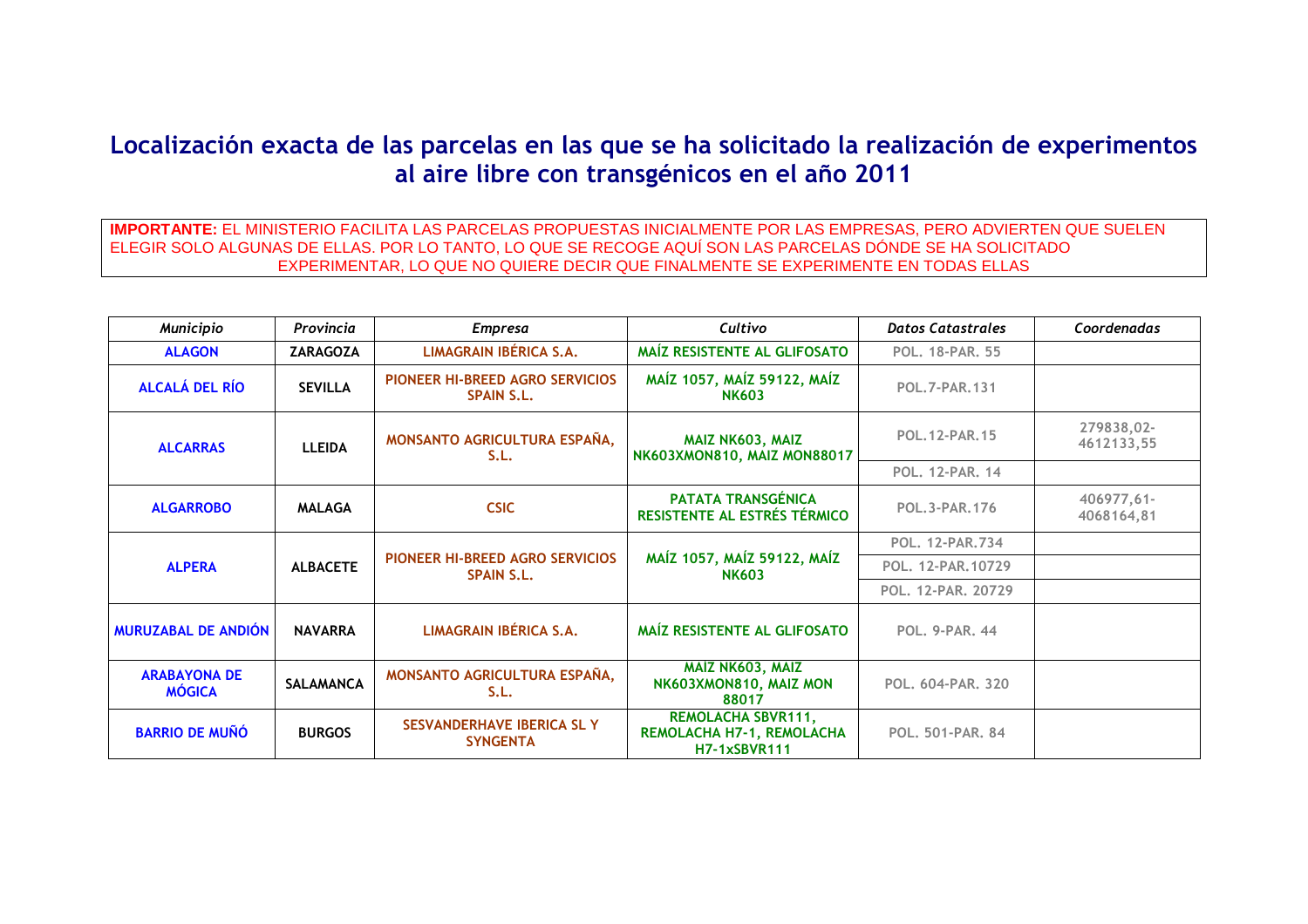| <b>BELL-LLOC D'URGELL</b>                | <b>LLEIDA</b>     | <b>MONSANTO AGRICULTURA ESPAÑA,</b><br>S.L.                               | MAİZ NK603, MAIZ<br>NK603XMON810, MAIZ MON<br>88017                                        | <b>POL. 21-PAR. 2</b>                       |                                 |
|------------------------------------------|-------------------|---------------------------------------------------------------------------|--------------------------------------------------------------------------------------------|---------------------------------------------|---------------------------------|
| <b>BRENES</b>                            | <b>SEVILLA</b>    | <b>BAYER CROPSCIENCE</b>                                                  | ALGODÓN GBH614, ALGODÓN<br>T304-40, ALGODÓN GHB119,<br>ALGODÓN (T304-<br>40xGBH119)xGHB614 | <b>POL. 2-PAR. 46</b>                       | 248.871,2448-<br>4.161.112,7663 |
| <b>CABEZÓN DE PISUERGA</b>               | <b>VALLADOLID</b> | <b>KWS SEMILLAS IBÉRICAS / MONSANTO</b><br><b>AGRICULTURA ESPAÑA S.L.</b> | <b>REMOLACHA H7-1</b>                                                                      | <b>POL. 4-PAR. 58</b>                       | 362413, 5-4622448, 48           |
|                                          |                   |                                                                           |                                                                                            | POL.507-PAR.97                              |                                 |
|                                          |                   |                                                                           |                                                                                            | <b>POL.507-PAR.98</b>                       |                                 |
|                                          |                   |                                                                           |                                                                                            | <b>POL.507-PAR.88</b>                       |                                 |
| <b>CALERA Y CHOZAS</b>                   | <b>TOLEDO</b>     | MONSANTO AGRICULTURA ESPAÑA,                                              | MAIZ NK603, MAIZ                                                                           | POL.507-PAR. 99                             |                                 |
|                                          |                   | S.L.                                                                      | NK603XMON810, MAIZ MON88017                                                                | POL.507-PAR.20141                           |                                 |
|                                          |                   |                                                                           |                                                                                            | POL.507-PAR.138                             |                                 |
|                                          |                   |                                                                           |                                                                                            | POL. 507-PAR. 139                           |                                 |
|                                          |                   |                                                                           |                                                                                            | POL. 507-PAR. 140<br><b>POL. 3-PAR. 226</b> |                                 |
| <b>CIGALES</b>                           | <b>VALLADOLID</b> | <b>SESVANDERHAVE IBERICA SL Y</b><br><b>SYNGENTA</b>                      | <b>REMOLACHA SBVR111,</b><br>REMOLACHA H7-1, REMOLACHA<br><b>H7-1xSBVR111</b>              |                                             |                                 |
| <b>CORBILLOS DE LOS</b><br><b>OTEROS</b> | <b>LEÓN</b>       | MONSANTO AGRICULTURA ESPAÑA,<br>S.L.                                      | MAÍZ NK603, MAIZ<br>NK603XMON810, MAIZ MON<br>88017                                        | POL. 101-PAR. 60                            |                                 |
| <b>CORESES</b>                           | <b>ZAMORA</b>     | <b>MONSANTO AGRICULTURA</b>                                               | MAÍZ NK603, MAIZ<br>NK603XMON810, MAIZ MON                                                 | <b>POL.1-PAR-736</b>                        | 282753,61-<br>4601113,19        |
|                                          |                   | ESPAÑA, S.L.                                                              | 88017                                                                                      |                                             |                                 |
| <b>COTANES DEL MONTE</b>                 | <b>ZAMORA</b>     | MONSANTO AGRICULTURA ESPAÑA,<br>S.L.                                      | MAÍZ NK603, MAIZ<br>NK603XMON810, MAIZ MON<br>88017                                        | <b>POL. 1-PAR. 231</b>                      |                                 |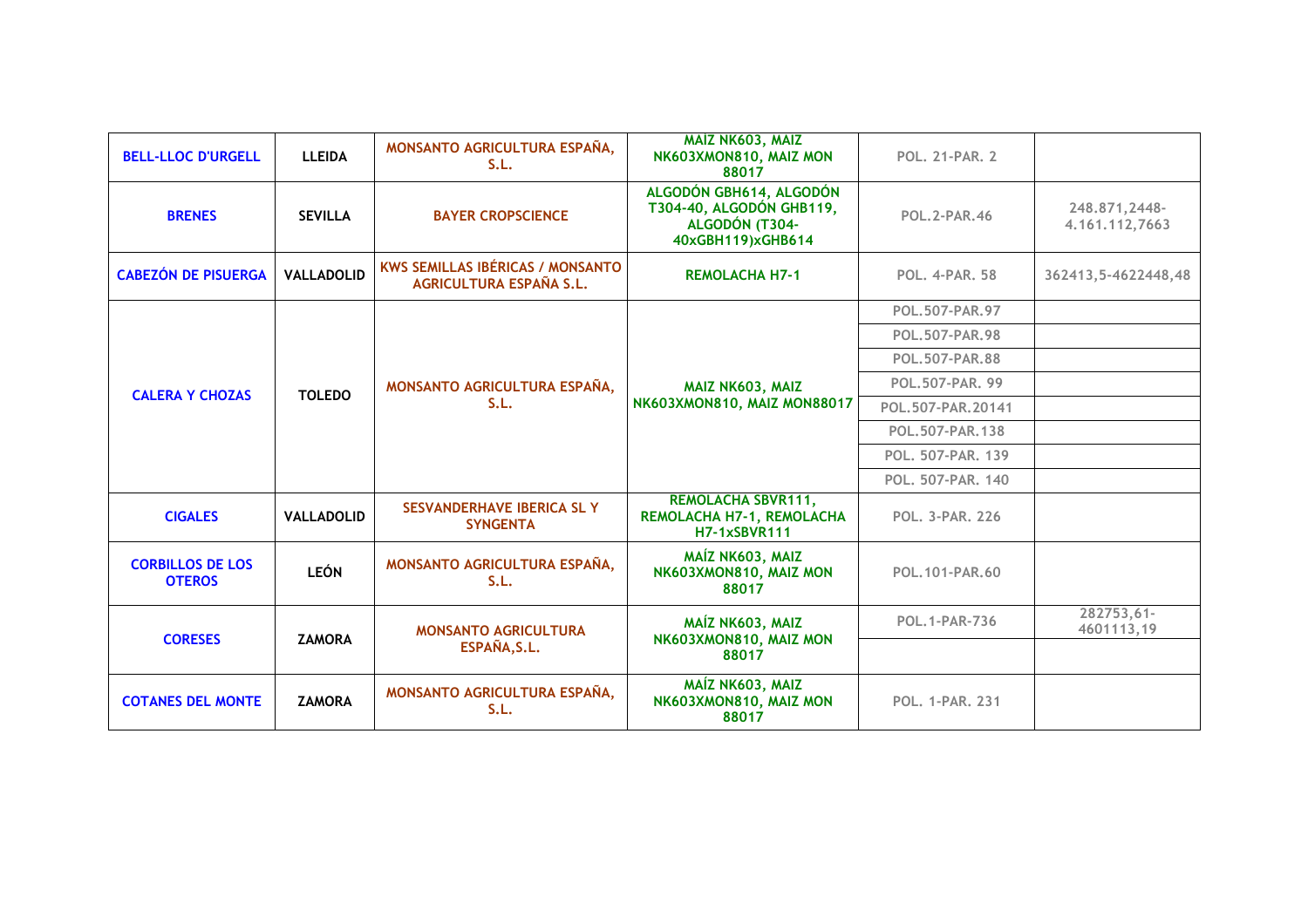| <b>DAIMIEL</b>                             |                    |                                                      |                                                                                                                                                                                     | POL. 133-PAR. 44                               | 444455,82-<br>4324152,23 |
|--------------------------------------------|--------------------|------------------------------------------------------|-------------------------------------------------------------------------------------------------------------------------------------------------------------------------------------|------------------------------------------------|--------------------------|
|                                            | <b>CIUDAD REAL</b> | MONSANTO AGRICULTURA ESPAÑA,<br>S.L.                 | MAIZ NK603, MAIZ<br>NK603XMON810, MAIZ MON88017                                                                                                                                     | POL. 133-PAR. 28                               | 444558,71-<br>4324270,53 |
|                                            |                    |                                                      |                                                                                                                                                                                     | POL. 149-PAR. 23                               |                          |
| <b>DOS HERMANAS</b>                        | <b>SEVILLA</b>     | <b>BAYER CROPSCIENCE</b>                             | ALGODÓN GBH614, ALGODÓN<br>T304-40, ALGODÓN GHB119,<br>ALGODÓN (T304-<br>40xGBH119)xGHB614                                                                                          | <b>POL. 15-PAR. 92</b><br><b>POL.38-PAR.19</b> |                          |
|                                            |                    | PIONEER HI-BREED AGRO SERVICIOS<br><b>SPAIN S.L.</b> | MAÍZ 1057, MAÍZ 59122, MAÍZ<br><b>NK603</b>                                                                                                                                         |                                                |                          |
| <b>ECIJA</b>                               | <b>SEVILLA</b>     | <b>LIMAGRAIN IBÉRICA S.A.</b>                        | MAÍZ RESISTENTE AL GLIFOSATO                                                                                                                                                        | POL. 25-PAR. 106                               |                          |
| <b>EJEA DE LOS</b>                         |                    | MONSANTO AGRICULTURA ESPAÑA,<br>S.L.                 | MAIZ NK603, MAIZ<br>NK603XMON810, MAIZ MON88017                                                                                                                                     | POL. 105-PAR. 296                              | 646547,20-<br>4655634,77 |
|                                            |                    | PIONEER HI-BREED AGRO SERVICIOS<br><b>SPAIN S.L.</b> | MAÍZ 1057, MAÍZ 59122, MAÍZ<br><b>NK603</b>                                                                                                                                         | POL.105-PAR.329                                |                          |
| <b>CABALLEROS</b>                          | <b>ZARAGOZA</b>    | <b>LIMAGRAIN IBÉRICA S.A.</b>                        | MAÍZ TOLERANTE AL GLIFOSATO                                                                                                                                                         | POL. 101-PAR.411                               |                          |
|                                            |                    | LIMAGRAIN IBÉRICA S.A.                               | <b>MAÍZ RESISTENTE A</b><br>LEPIDÓPTEROS Y TOLERANTE AL<br><b>GLIFOSATO, MAÍZ RESISTENTE A</b><br>LEPIDÓPTEROS Y LARVAS DE<br><b>COLEÓPTEROS Y TOLERANTE AL</b><br><b>GLIFOSATO</b> | POL. 103-PAR.411                               |                          |
| <b>EL CUERVO</b>                           | <b>SEVILLA</b>     | MONSANTO AGRICULTURA ESPAÑA,<br>S.L.                 | MAÍZ NK603, MAIZ<br>NK603XMON810, MAIZ MON<br>88017                                                                                                                                 | <b>POL 6-PAR, 54</b>                           |                          |
| <b>FUENTE PALMERA -</b><br><b>VILLALÓN</b> | <b>CORDOBA</b>     | MONSANTO AGRICULTURA ESPAÑA,<br>S.L.                 | MAÍZ NK603, MAÍZ<br>NK603xMON810, MAÍZ MON88017                                                                                                                                     | POL. 12-PAR. 120                               |                          |
| <b>GIMENELLS</b>                           | <b>LLEIDA</b>      | MONSANTO AGRICULTURA ESPAÑA,                         | MAİZ NK603, MAIZ<br>NK603XMON810, MAIZ MON                                                                                                                                          | <b>POL 6-PAR, 54</b>                           |                          |
|                                            |                    | S.L.<br>88017                                        | <b>POL 6-PAR, 107</b>                                                                                                                                                               |                                                |                          |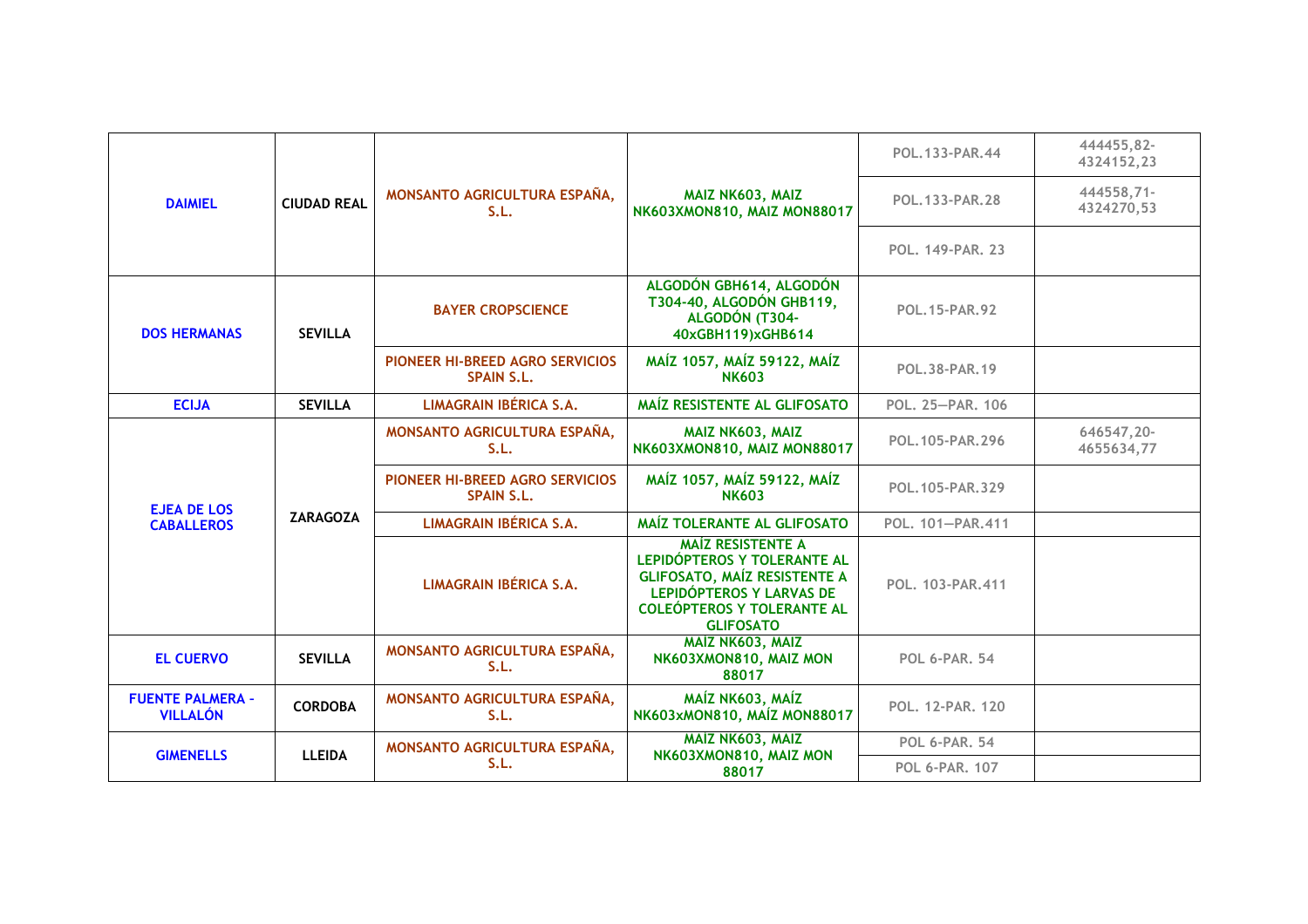| <b>GRAÑEN</b>                              |                 |                                                      | MAIZ NK603, MAIZ                                | <b>POL.5-PAR.288</b>               | 717364,63-<br>4648157,81 |
|--------------------------------------------|-----------------|------------------------------------------------------|-------------------------------------------------|------------------------------------|--------------------------|
|                                            |                 | MONSANTO AGRICULTURA ESPAÑA,                         | <b>NK603XMON810</b>                             | POL.5-PAR.290                      | 717302,55-<br>4647986,65 |
|                                            | <b>HUESCA</b>   | S.L.                                                 |                                                 | POL. 6-PAR.201<br>POL. 5- PAR. 288 |                          |
|                                            |                 |                                                      | MAÍZ NK603, MAÍZ<br>NK603xMON810, MAÍZ MON88017 |                                    |                          |
|                                            |                 |                                                      |                                                 | <b>POL.5-PAR. 290</b>              |                          |
|                                            |                 | MONSANTO AGRICULTURA ESPAÑA,                         | MAÍZ NK 603, MAÍZ                               | <b>POL 6-PAR, 75</b>               |                          |
| <b>GUILLENA</b>                            | <b>SEVILLA</b>  | S.L.                                                 | NK603xMON810, MAÍZ MON88017                     | POL. 13-PAR. 28                    |                          |
| <b>LA GINETA</b>                           | <b>ALBACETE</b> | PIONEER HI-BREED AGRO SERVICIOS<br><b>SPAIN S.L.</b> | MAÍZ 1057, MAÍZ 59122, MAÍZ<br><b>NK603</b>     | <b>POL.8-PAR.1286</b>              |                          |
| <b>LAGUNA DALGA</b>                        | <b>LEON</b>     | <b>KWS SEMILLAS IBÉRICAS / MONSANTO</b>              |                                                 | <b>POL. 113-PAR.92</b>             | 271488,18-<br>4688173,61 |
|                                            |                 | <b>AGRICULTURA ESPAÑA S.L.</b>                       | <b>REMOLACHA H7-1</b>                           | POL. 113-PAR. 70                   | 271085,94-<br>4688269,92 |
|                                            |                 |                                                      |                                                 | POL. 116-PAR. 81                   |                          |
| <b>LAGUNA DE NEGRILLOS</b>                 | <b>LEON</b>     | <b>SESVANDERHAVE IBERICA SL</b>                      | <b>REMOLACHA H7-1</b>                           | POL. 116-PAR. 83                   |                          |
|                                            |                 |                                                      |                                                 | POL. 116-PAR. 80                   |                          |
|                                            |                 |                                                      |                                                 | POL. 116-PAR. 82                   |                          |
| <b>LEBRIJA</b>                             | <b>SEVILLA</b>  | <b>MONSANTO AGRICULTURA</b><br>ESPAÑA, S.L.          | MAIZ NK603, MAIZ<br>NK603XMON810, MAIZ MON88017 | POL. 18-PAR. 20                    | 757344,47-<br>4090812,23 |
| <b>LOS PALACIOS-</b><br><b>VILLAFRANCA</b> | <b>SEVILLA</b>  | PIONEER HI-BREED AGRO SERVICIOS<br><b>SPAIN S.L.</b> | MAÍZ 1057, MAÍZ 59122, MAÍZ<br><b>NK603</b>     | POL. 12-PAR. 469                   |                          |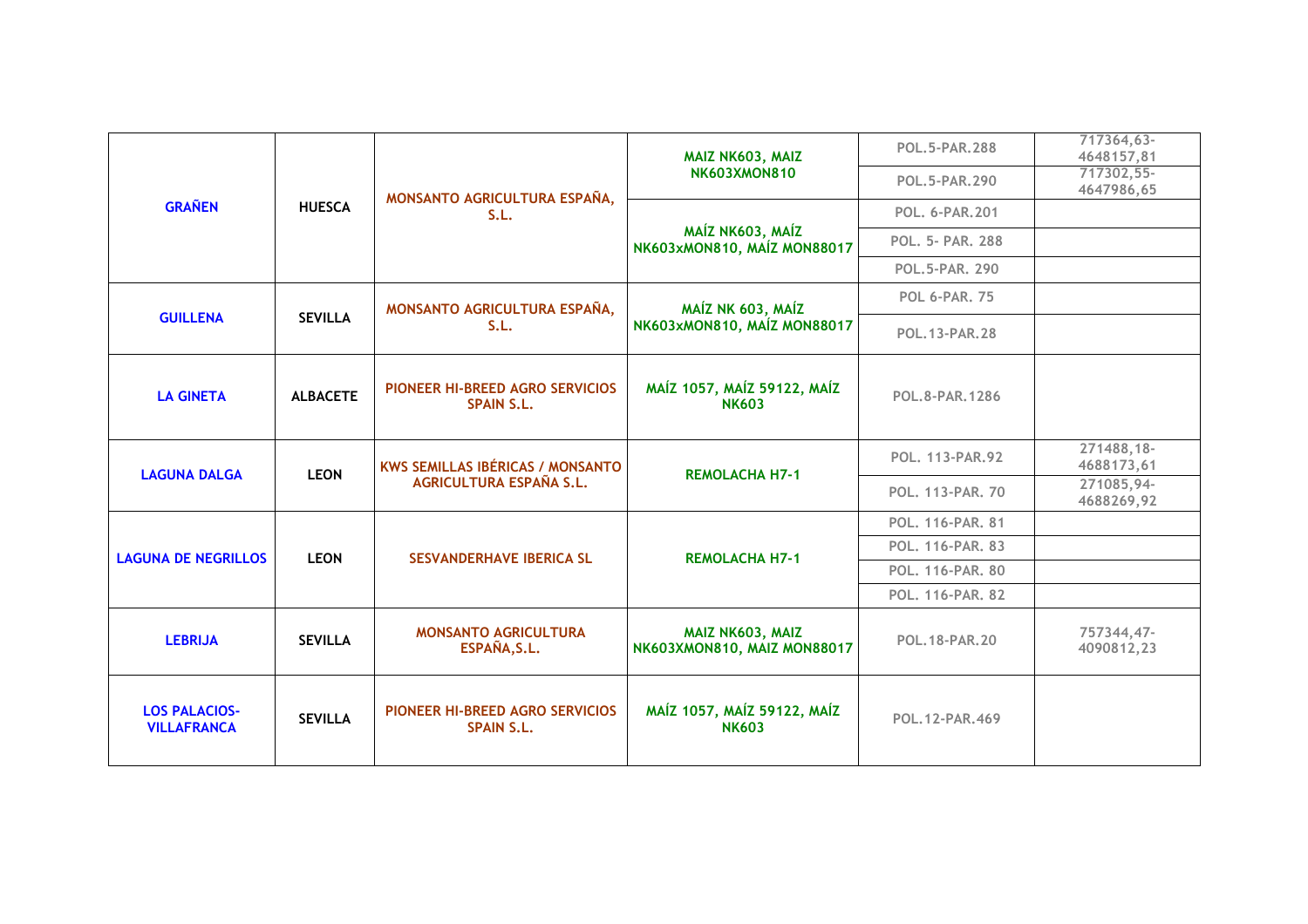| <b>MAGAZ DE PISUERGA</b>   | <b>PALENCIA</b>  | SESVANDERHAVE IBERICA SL Y<br><b>SYNGENTA</b>               | <b>REMOLACHA SBVR111,</b><br>REMOLACHA H7-1, REMOLACHA<br><b>H7-1xSBVR111</b>                                                                                                                                       | <b>POL. 1-PAR. 231</b>        |                          |
|----------------------------|------------------|-------------------------------------------------------------|---------------------------------------------------------------------------------------------------------------------------------------------------------------------------------------------------------------------|-------------------------------|--------------------------|
| <b>MARCHENA</b>            | <b>SEVILLA</b>   | <b>PIONEER HI-BREED AGRO SERVICIOS</b><br><b>SPAIN S.L.</b> | MAÍZ 1057, MAÍZ 59122, MAÍZ<br><b>NK603</b>                                                                                                                                                                         | POL.65-PAR.40                 |                          |
| <b>MOLACILLOS</b>          | <b>ZAMORA</b>    | MONSANTO AGRICULTURA ESPAÑA,                                | MAIZ NK603, MAIZ                                                                                                                                                                                                    | <b>POL. 1-PAR. 452</b>        | 277559,70-<br>4607463,01 |
|                            |                  | S.L.                                                        | NK603XMON810, MAIZ MON88017                                                                                                                                                                                         | <b>POL. 1PAR-453</b>          | 277509,53-<br>4607389,07 |
| <b>MURILLO DEL CUENDE</b>  | <b>NAVARRA</b>   |                                                             | MAÍZ TOLERANTE AL GLIFOSATO,<br><b>MAÍZ RESISTENTE A</b><br>LEPIDÓPTEROS Y TOLERANTE AL<br><b>GLIFOSATO, MAÍZ RESISTENTE A</b><br>LEPIDÓPTEROS Y LARVAS DE<br><b>COLEÓPTEROS Y TOLERANTE AL</b><br><b>GLIFOSATO</b> | <b>POL.7-PAR.37</b>           |                          |
| <b>MURUZABAL DE ANDIÓN</b> |                  | LIMAGRAIN IBÉRICA S.A.                                      |                                                                                                                                                                                                                     |                               |                          |
|                            |                  |                                                             |                                                                                                                                                                                                                     |                               |                          |
| <b>NUEZ DE EBRO</b>        | <b>ZARAGOZA</b>  | PIONEER HI-BREED AGRO SERVICIOS<br><b>SPAIN S.L.</b>        | MAÍZ 1057, MAÍZ 59122, MAÍZ<br><b>NK603</b>                                                                                                                                                                         | <b>POL.6-PAR.51</b>           |                          |
|                            |                  |                                                             |                                                                                                                                                                                                                     |                               |                          |
| <b>PELABRAVO</b>           | <b>SALAMANCA</b> | MONSANTO AGRICULTURA ESPAÑA,<br>S.L.                        | MAÍZ NK603, MAIZ<br>NK603XMON810, MAIZ MON<br>88017                                                                                                                                                                 | POL. 502-PAR. 124             |                          |
| <b>SARTAGUDA</b>           |                  | UNIVERSIDAD PÚBLICA DE NAVARRA                              | <b>TABACO PARA PRODUCCIÓN DE</b><br><b>ETANOL</b>                                                                                                                                                                   | RECINTO 3 POL, 3-PAR.<br>1341 | 578997-4690499           |
|                            | <b>NAVARRA</b>   | <b>INSTITUTO DE AGROBIOTECNOLOGÍA</b>                       | <b>MAÍZ CON MAYOR CONTENIDO DE</b><br>ALMIDÓN PARA LA PRODUCCIÓN<br><b>DE ETANOL</b>                                                                                                                                | RECINTO 12 POL.3-PAR.<br>1342 | 578615-4690571           |
| <b>TAMARITE DE LITERA</b>  | <b>HUESCA</b>    | <b>LIMAGRAIN IBÉRICA S.A.</b>                               | MAÍZ RESISTENTE AL GLIFOSATO                                                                                                                                                                                        | <b>POL. 6-PAR. 80</b>         |                          |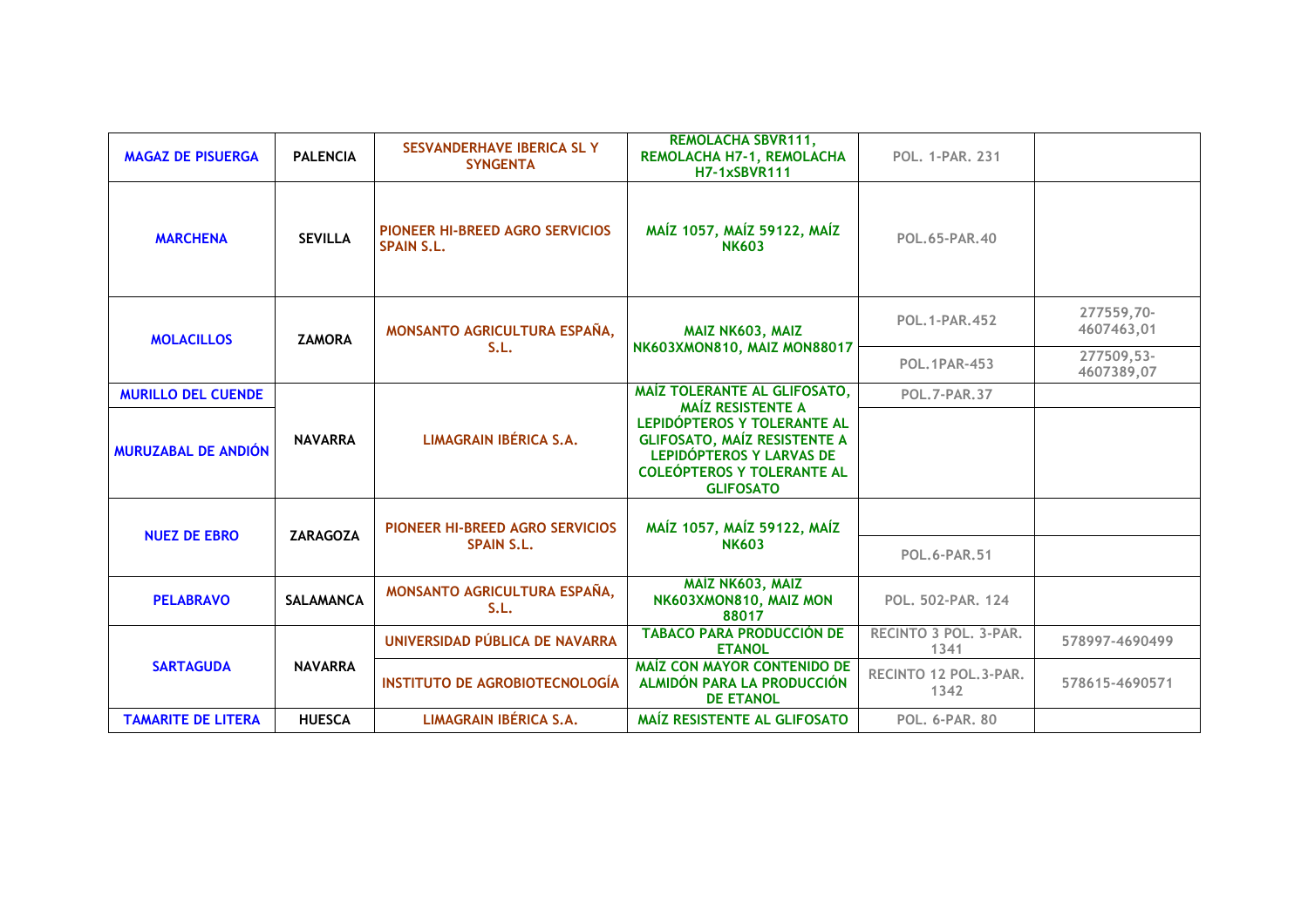| <b>TAUSTE</b>              | <b>ZARAGOZA</b>   | MONSANTO AGRICULTURA ESPAÑA,<br>S.L.                               | MAIZ NK603, MAIZ<br>NK603XMON810, MAIZ MON88017                               | POL. 15-PAR. 221, 222,<br>225 |                            |
|----------------------------|-------------------|--------------------------------------------------------------------|-------------------------------------------------------------------------------|-------------------------------|----------------------------|
|                            |                   | PIONEER HI-BREED AGRO SERVICIOS<br><b>SPAIN S.L.</b>               | MAÍZ 1057, MAÍZ 59122, MAÍZ<br><b>NK603</b>                                   | <b>POL. 19-PAR. 53</b>        |                            |
|                            |                   |                                                                    |                                                                               | Pol. 802-PAR. 22              | 331053,22-<br>4599851,49   |
|                            |                   |                                                                    |                                                                               | <b>POL 802-PAR. 64</b>        | 331371,36-<br>4599844,79   |
|                            |                   |                                                                    |                                                                               | POL.804-PAR. 10               | 329519,32-<br>4597228,27   |
|                            |                   | <b>KWS SEMILLAS IBÉRICAS / MONSANTO</b>                            |                                                                               | POL. 804-PAR. 33              | 329902,73-<br>4597601,58   |
| <b>TORDESILLAS</b>         |                   |                                                                    | <b>REMOLACHA H7-1</b>                                                         | <b>POL. 808-PAR. 15</b>       | 327556,15-<br>4596124,17   |
|                            |                   | <b>AGRICULTURA ESPAÑA S.L.</b>                                     |                                                                               | <b>POL. 802-PAR. 78</b>       | 330976-4599902,44          |
|                            | <b>VALLADOLID</b> |                                                                    |                                                                               | <b>POL. 804-PAR. 36</b>       | 329296,46-<br>4598259,92   |
|                            |                   |                                                                    |                                                                               | POL. 802-PAR. 24              | $330931,10-$<br>4599416,21 |
|                            |                   |                                                                    |                                                                               | <b>POL. 802-PAR. 80</b>       | 330871,02-<br>4599369,56   |
|                            |                   |                                                                    |                                                                               | <b>POL. 14-PAR. 10</b>        | 340636,74-<br>4596431,73   |
|                            |                   | SESVANDERHAVE IBERICA SL Y<br><b>SYNGENTA</b>                      | <b>REMOLACHA SBVR111,</b><br>REMOLACHA H7-1, REMOLACHA<br><b>H7-1xSBVR111</b> | POL. 802-PAR. 64              |                            |
| <b>URDIALES DEL PÁRAMO</b> | <b>LEÓN</b>       | <b>KWS SEMILLAS IBÉRICAS / MONSANTO</b><br>AGRICULTURA ESPAÑA S.L. |                                                                               | POL. 102-PAR. 31              | 274472,12-<br>4698242,28   |
|                            |                   |                                                                    | <b>REMOLACHA H7-1</b>                                                         | POL. 102-PAR. 33              | 274452,15-<br>4698063,03   |
|                            |                   |                                                                    |                                                                               | POL. 7-PAR. 10 Y11            |                            |
| <b>UTRERA</b>              | <b>SEVILLA</b>    | <b>MONSANTO AGRICULTURA</b><br>ESPAÑA, S.L.                        | MAIZ NK603, MAIZ<br>NK603XMON810, MAIZ MON88017                               | POL.65-PAR.09                 | 244433,70-<br>4110651,58   |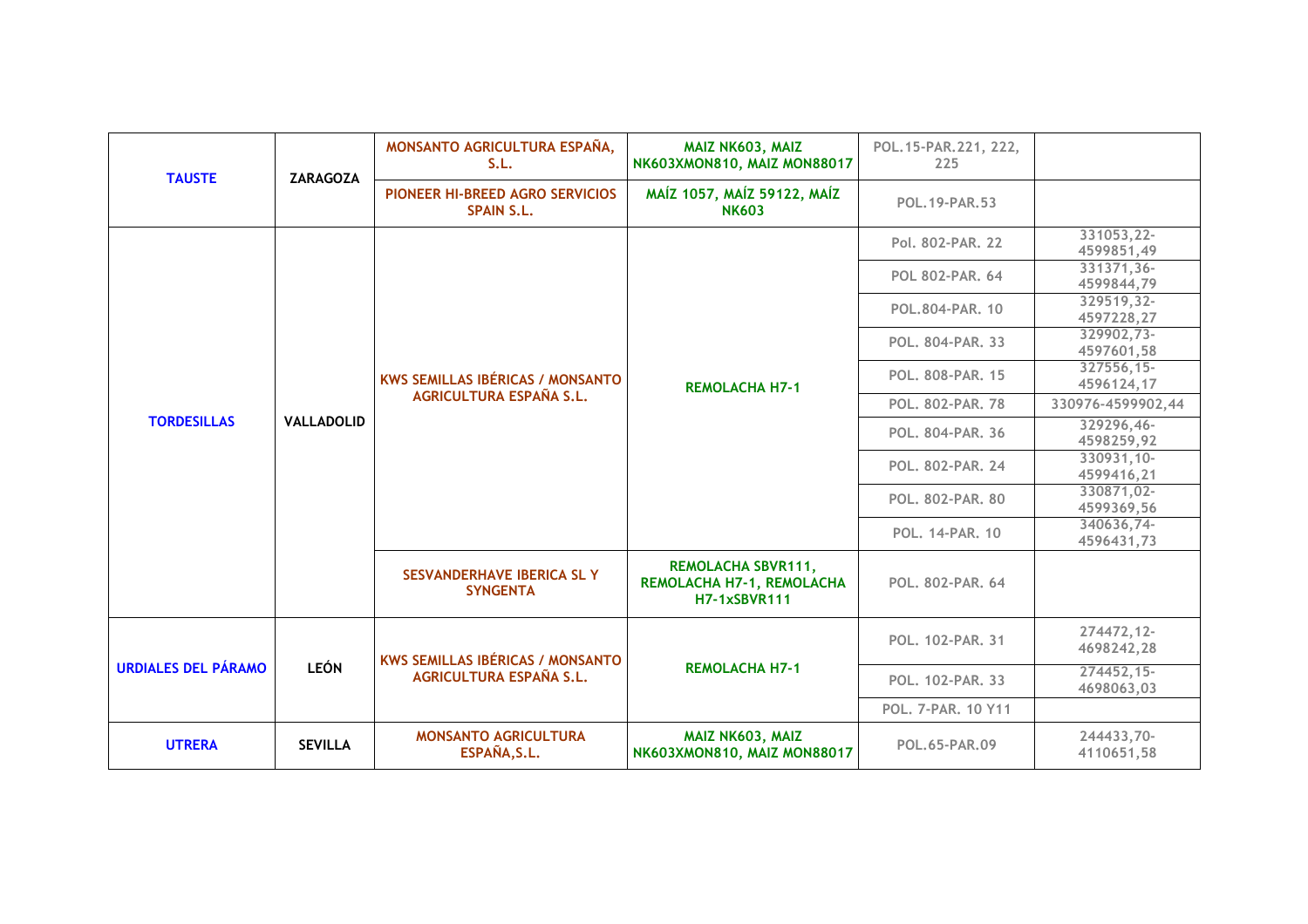|                                          |                  |                                                      |                                                                        | POL. 106-PAR. 59                                              | 267232,72-<br>4687057,86                                                                  |  |
|------------------------------------------|------------------|------------------------------------------------------|------------------------------------------------------------------------|---------------------------------------------------------------|-------------------------------------------------------------------------------------------|--|
|                                          |                  |                                                      |                                                                        | POL. 112-PAR. 21                                              | 266119,4-4687676,65                                                                       |  |
| <b>VALDEFUENTES DEL</b>                  |                  | <b>KWS SEMILLAS IBÉRICAS / MONSANTO</b>              |                                                                        | POL. 115-PAR. 5046                                            | 266423,22-<br>4688317,78                                                                  |  |
| <b>PÁRAMO</b>                            | <b>LEÓN</b>      | AGRICULTURA ESPAÑA S.L.                              | <b>REMOLACHA H7-1</b>                                                  | POL. 107-PAR. 27                                              | 267828, 29-4687632, 4                                                                     |  |
|                                          |                  |                                                      |                                                                        | POL. 113-PAR. 47                                              | 265688,51-<br>4689219,37                                                                  |  |
|                                          |                  |                                                      |                                                                        | <b>POL. 104-PAR. 35</b>                                       | 268758,46-<br>4688854,32                                                                  |  |
|                                          |                  |                                                      |                                                                        | POL. 115-PAR. 84                                              | 266697,23-<br>4689061,66                                                                  |  |
| <b>VALDEVIMBRE</b>                       | <b>LEÓN</b>      | MONSANTO AGRICULTURA ESPAÑA,<br>S.L.                 | MAÍZ NK603, MAIZ<br>NK603XMON810, MAIZ MON                             | POL. 308-PAR. 102                                             |                                                                                           |  |
|                                          |                  |                                                      | 88017                                                                  | POL. 308-PAR. 104                                             |                                                                                           |  |
| <b>VALDETORRES</b>                       | <b>BADAJOZ</b>   | <b>MONSANTO AGRICULTURA</b><br>ESPAÑA, S.L.          | MAIZ NK603, MAIZ<br>NK603XMON810, MAIZ MON88017                        | <b>POL. 522-PAR. 23</b>                                       | 753599,73-<br>4309845,11                                                                  |  |
|                                          |                  |                                                      |                                                                        | POL. 522-PAR. 32                                              |                                                                                           |  |
|                                          |                  |                                                      |                                                                        | POL.13-PAR.230<br>POL. 13-PAR. 247<br>POL.13-PAR.248          |                                                                                           |  |
| <b>VILLAFRANCA DE EBRO</b>               | <b>ZARAGOZA</b>  | PIONEER HI-BREED AGRO SERVICIOS<br><b>SPAIN S.L.</b> | MAÍZ 1057, MAÍZ 59122, MAÍZ<br><b>NK603</b>                            |                                                               |                                                                                           |  |
|                                          |                  |                                                      |                                                                        |                                                               |                                                                                           |  |
| <b>VILLALAZAN</b>                        | <b>ZAMORA</b>    | SESVANDERHAVE IBERICA SL Y<br><b>SYNGENTA</b>        | REMOLACHA H7-1, REMOLACHA<br>H7-1xSBVR111, REMOLACHA<br><b>SBVR111</b> | <b>POL. 6-PAR.136</b>                                         |                                                                                           |  |
| <b>VILLANUEVA DE LA</b><br><b>SERENA</b> | <b>BADAJOZ</b>   |                                                      | PIONEER HI-BREED AGRO SERVICIOS                                        | MAÍZ 1057, MAÍZ 59122, MAÍZ<br><b>NK603</b>                   | POL.19-PAR.5027                                                                           |  |
| <b>VILLAR DE RENA</b>                    |                  | <b>SPAIN S.L.</b>                                    |                                                                        | POL. 19-PAR. 103                                              |                                                                                           |  |
| <b>VINAROS</b>                           | <b>CASTELLÓN</b> | <b>TRANSACTIVA SRL.</b>                              | <b>ARROZ PARA PRODUCIR ENZIMAS</b><br><b>HUMANAS</b>                   | POLÍGONO 34 URB12<br><b>(RESIDENCIA</b><br><b>PARTICULAR)</b> | <b>REFERENCIA</b><br><b>CATASTRAL DEL</b><br><b>INMUEBLE</b><br>4123124BE8842S0001<br>BI. |  |